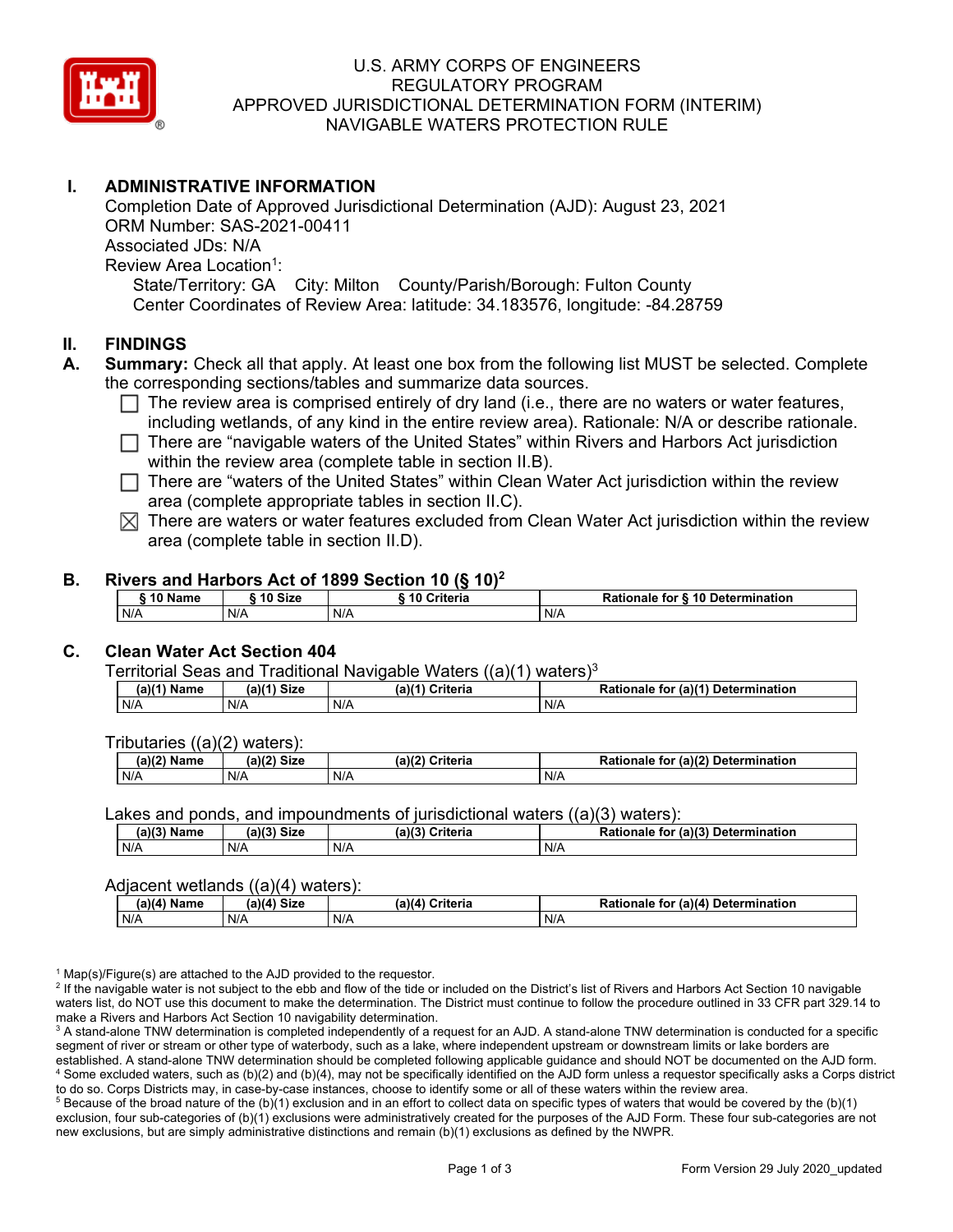

#### U.S. ARMY CORPS OF ENGINEERS REGULATORY PROGRAM APPROVED JURISDICTIONAL DETERMINATION FORM (INTERIM) NAVIGABLE WATERS PROTECTION RULE

# **D. Excluded Waters or Features**

Excluded waters  $((b)(1) - (b)(12))^4$ :

| <b>Exclusion Name</b> | <b>Exclusion Size</b> | Exclusion <sup>5</sup>              | <b>Rationale for Exclusion Determination</b> |
|-----------------------|-----------------------|-------------------------------------|----------------------------------------------|
| Stream 1              | $160$ feet            | (b)(3) Ephemeral feature, including | l See Section III C below.                   |
|                       |                       | an ephemeral stream, swale, gully,  |                                              |
|                       |                       | rill, or pool.                      |                                              |
| Wetland A             | $0.01$ acres          | (b)(1) Non-adiacent wetland         | See Section III C below.                     |
| Wetland B             | $0.027$ acres         | (b)(1) Non-adiacent wetland         | See Section III C below.                     |

## **III. SUPPORTING INFORMATION**

- **A. Select/enter all resources** that were used to aid in this determination and attach data/maps to this document and/or references/citations in the administrative record, as appropriate.
	- **\_X\_** Information submitted by, or on behalf of, the applicant/consultant: *Ray Pendley AJD request, dated April 8, 2021, received May 26, 2021, PDF pages 1-3, Cover Letter; PDF page 6, National Flood Hazard Layer FIRMette, received May 26, 2021; Field Sketches and Annotated Field Sketch, received August 13, 2021; Revised Resource Sketch with Review Area Boundary, Received August 20, 2021.*

 This information *is* sufficient for purposes of this AJD. Rationale: *N/A* 

- **\_X\_** Data sheets prepared by the agent for the applicant: *Ray Pendley AJD request, dated April 8, 2021, received May 26, 2021, PDF pages 14-16, Water Resource Characterization (2 pages), dated April 7, 2021; NC DWQ Stream Identification Form, V. 4.11, dated April 7, 2021; PDF pages 17-25, Wetland Determination Data Forms, 3 sets (Wetlands A and B and non-wetland Area C), dated April 7, 2021.*
- **\_X\_** Photographs: *(aerial and site photographs): Ray Pendley AJD request, dated April 8, 2021, received May 26, 2021, PDF page 26, Site Photographs 1-4, dated April 7, 2021. Historic Aerials, dates: 1955, 1972, 1978, 1981, and 2017, dated accessed August 17, 2021.*  **\_\_\_** Corps Site visit(s) conducted on: *N/A*
- **\_\_\_** Previous Jurisdictional Determinations (AJDs or PJDs): *N/A*
- **\_X\_** Antecedent Precipitation Tool: *provide detailed discussion in Section III.B.*
- *2021, PDF pages 8-10, Soil Map Fulton County, Georgia, Pendley Property. USDA, NRCS*  USDA NRCS Soil Survey: *Ray Pendley AJD request, dated April 8, 2021, received May 26, Soil Survey, accessed on August 17, 2021.*
- **\_X\_** USFWS NWI maps: *Ray Pendley AJD request, dated April 8, 2021, received May 26, 2021, PDF page 7, National Wetlands Inventory Map, Pendley Property.*
- **\_X\_** Topographic maps: *Fulton County Topographic Map, Pendley Fulton County, access June 1, 2021.*

### **Other data sources used to aid in this determination:**

 $1$  Map(s)/Figure(s) are attached to the AJD provided to the requestor.

<sup>&</sup>lt;sup>2</sup> If the navigable water is not subject to the ebb and flow of the tide or included on the District's list of Rivers and Harbors Act Section 10 navigable waters list, do NOT use this document to make the determination. The District must continue to follow the procedure outlined in 33 CFR part 329.14 to make a Rivers and Harbors Act Section 10 navigability determination.

<sup>&</sup>lt;sup>3</sup> A stand-alone TNW determination is completed independently of a request for an AJD. A stand-alone TNW determination is conducted for a specific segment of river or stream or other type of waterbody, such as a lake, where independent upstream or downstream limits or lake borders are established. A stand-alone TNW determination should be completed following applicable guidance and should NOT be documented on the AJD form. 4 Some excluded waters, such as (b)(2) and (b)(4), may not be specifically identified on the AJD form unless a requestor specifically asks a Corps district to do so. Corps Districts may, in case-by-case instances, choose to identify some or all of these waters within the review area.

 $5$  Because of the broad nature of the (b)(1) exclusion and in an effort to collect data on specific types of waters that would be covered by the (b)(1) exclusion, four sub-categories of (b)(1) exclusions were administratively created for the purposes of the AJD Form. These four sub-categories are not new exclusions, but are simply administrative distinctions and remain (b)(1) exclusions as defined by the NWPR.